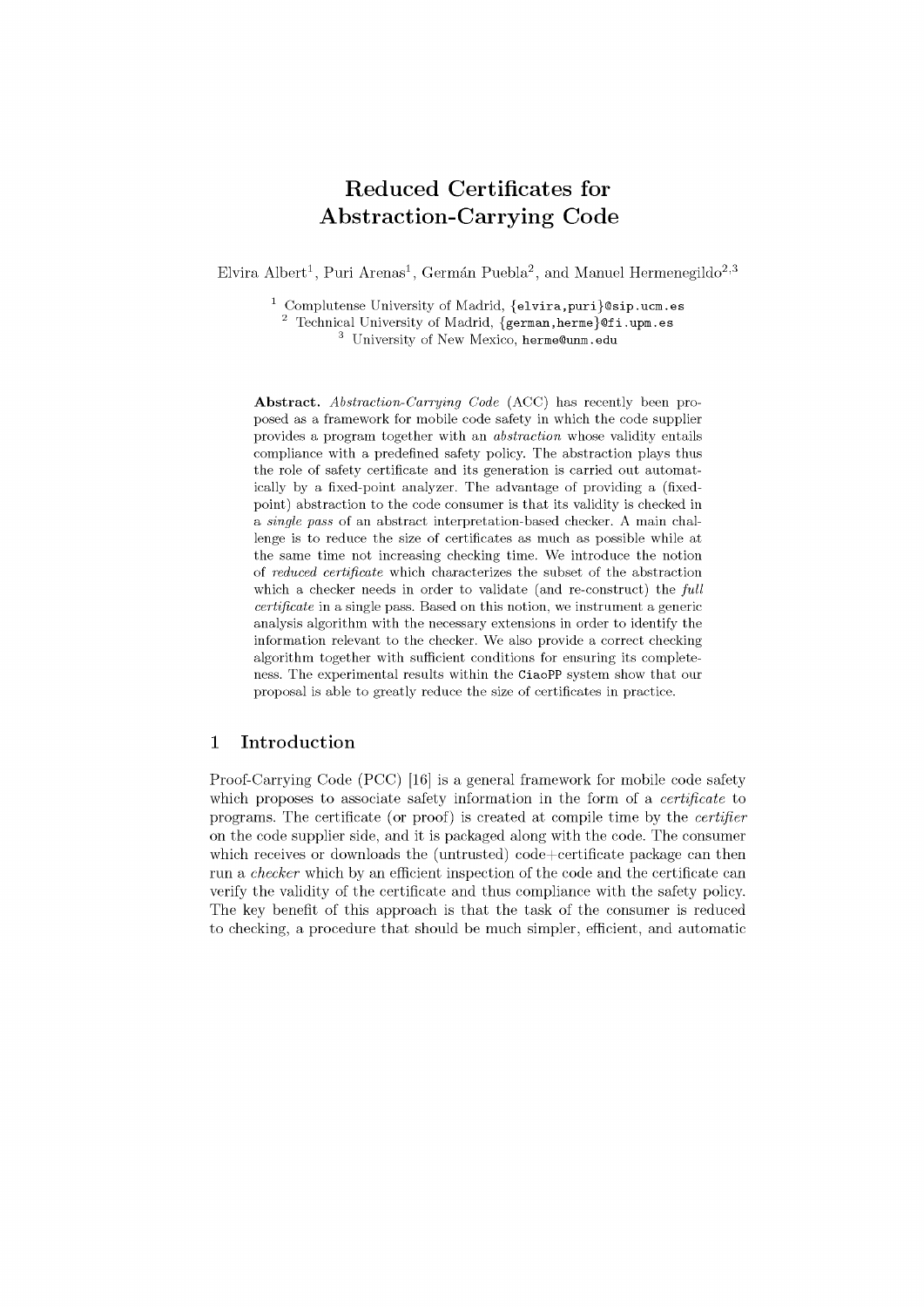than generating the original certiñcate. Abstraction-Carrying Code (ACC) [2] has been recently proposed as an enabling technology for PCC in which an *abstraction* (or abstract model of the program) plays the role of certiñcate. An important feature of ACC is that not only the checking, but also the generation of the abstraction is carried out automatically, by a ñxed-point analyzer. Both the analysis and checking algorithms are always parametric on the abstract domain, with the resulting genericity. This allows proving a wide variety of properties by using the large set of abstract domains that are available, well understood, and with already developed proofs for the correctness of the corresponding abstract operations. This is one of the fundamental advantages of ACC.<sup>4</sup>

In this paper, we consider analyzers which construct a *program analysis graph*  which is an abstraction of the (possibly infinite) set of states explored by the concrete execution. To capture the different graph traversal strategies used in different fixed-point algorithms we use the *generic* description of [10], which generalizes the algorithms used in state-of-the-art analysis engines. Essentially, the certification/analysis carried out by the supplier is an iterative process which repeatedly traverses the analysis graph until a fixpoint is reached. The analysis information inferred for each cali is stored in the *answer table* [10]. In the original ACC framework, the final *full* answer table constitutes the certifícate. Since this certiñcate contains the fixpoint, a single pass over the analysis graph is sufficient to validate it on the consumer side. It should be noted that while the ACC framework and our work here are applied at the source-level, and in existing PCC frameworks the code supplier typically packages the certifícate with the *ohject*  code rather than with the *source* code (both are untrusted), this is without loss of generality because both the ideas in the ACC approach and in our current proposal can also be applied to bytecode.

One of the main challenges for the practical uptake of ACC (and related methods) is to produce certiñcates which are reasonably small. This is important since the certiñcate is transmitted together with the untrusted code and, henee, reducing its size will presumably contribute to a smaller transmission time. Also, this reduces the storage cost for the certifícate. Nevertheless, a main concern when reducing the size of the certiñcate is that checking time is not increased as a consequence. In principie, the consumer could use an analyzer for the purpose of generating the whole ñxpoint from scratch, which is still feasible since analysis is automatic. However, this would defeat one of the main purposes of ACC, which is to reduce checking time. The objective of this paper is to characterize the smallest subset of the abstraction which must be sent within a certificate  $-$ and which still guarantees a single pass checking process- and to design an ACC scheme which generates and validates such reduced certiñcates.

 $^4\,$  The coexistence of several abstract domains in our framework is somewhat related to the notion of *models* to capture the security-relevant properties of code, as addressed in the work on Model-Carrying Code [22].However, their combination has not been studied which differs from our idea of using combinations of (high-level) abstract domains, which is already well understood.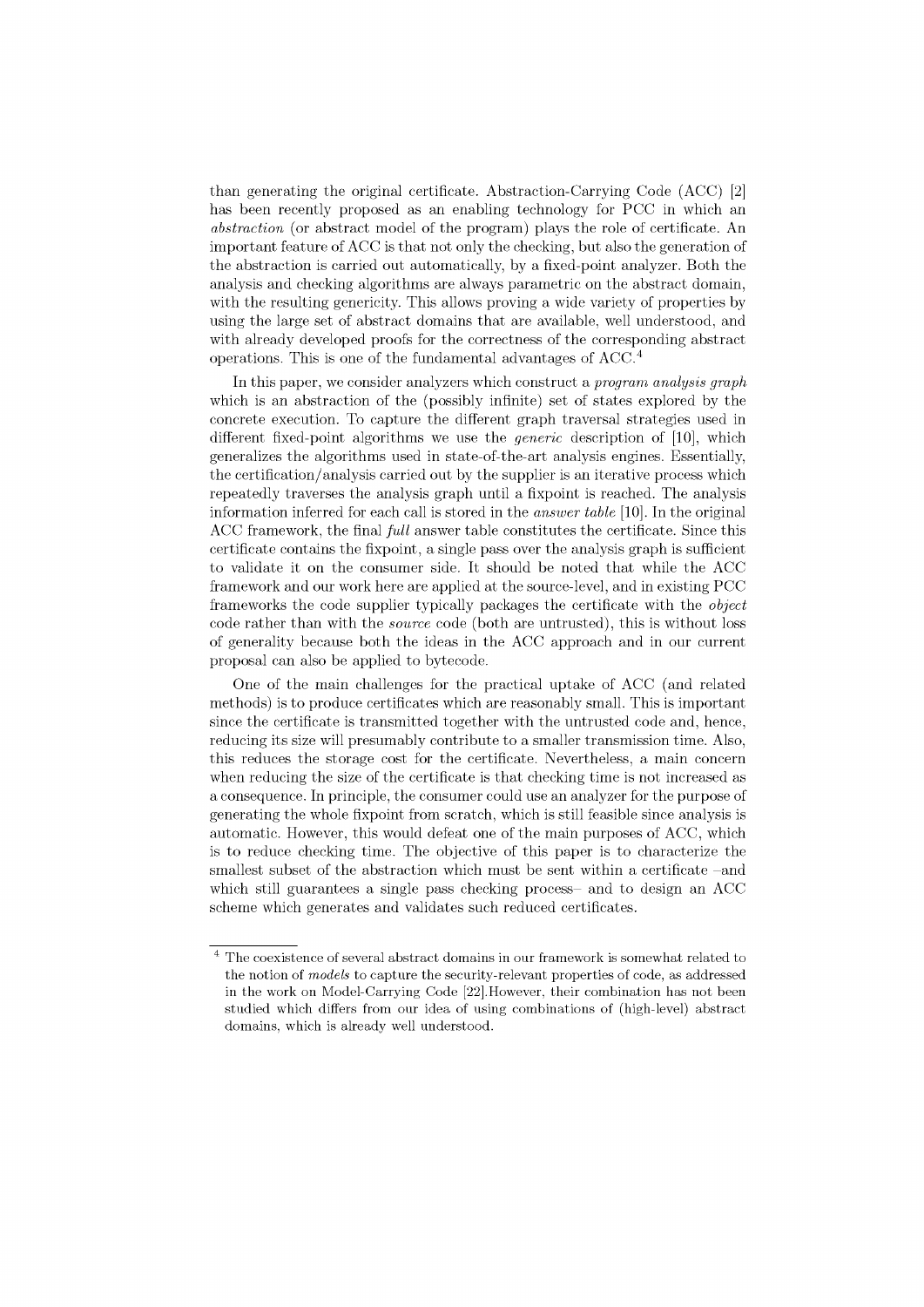Fixpoint compression is being used in different contexts and tools. For instance, in the Astrée analyzer [8], only one abstract element by head of loop is kept for memory usage purposes. In the PCC scheme, the basic idea in order to compress a certiñcate is to store only the analysis information which the checker is not able to reproduce by itself [12]. With this purpose, Necula and Lee [17] designed a variant of LF, called  $LF_i$ , in which certificates discard all the information that is redundant or that can be easily synthesized. Also, Oracle-based PCC [18] aims at minimizing the size of certiñcates by providing the checker with the minimal information it requires to perform a proof. Tactic-based PCC [3] aims at minimizing the size of certiñcates by relying on large reasoning steps, or tactics, that are understood by the checker. Finally, this general idea has also been deployed in lightweight bytecode veriñcation [20] where the certiñcate, rather than being the whole set of frame types (FT) associated to each program point is reduced by omitting those (local) program point FTs which correspond to instructions without branching *and* which are lesser than the ñnal FT (fixpoint). Our proposal for ACC is at the same time more general (because of the parametricity of the ACC approach) and carries the reduction further because it includes only in the certifícate those calis in the analysis graph (including both branching an non branching instructions) required by the checker to re-generate the certiñcate in one pass.

# 2 A General View of Abstraction-Carrying Code

We assume the reader is familiar with abstract interpretation (see [7]) and (Constraint) Logic Programming  $(C)LP$  (see, e.g., [14] and [13]). A certifier is a function certifier :  $Prog \times ADom \times Aht \mapsto ACert$  which for a given program  $P \in Prog$ , an abstract domain  $D_{\alpha} \in ADom$  and a safety policy  $I_{\alpha} \in Aht$ generates a certificate  $Cert_{\alpha} \in ACert$ , by using an abstract interpreter for  $D_{\alpha}$ , which entails that P satisfies  $I_\alpha$ . In the following, we denote that  $I_\alpha$  and  $Cert_\alpha$ are specifications given as abstract semantic values of  $D_{\alpha}$  by using the same  $\alpha$ . The basics for deñning such certiñers (and their corresponding checkers) in ACC are summarized in the following six points and Equations:

*Approximation.* We consider an *abstract domain*  $\langle D_{\alpha}, \sqsubseteq \rangle$  and its corresponding *concrete domain*  $\langle 2^D, \subseteq \rangle$ , both with a complete lattice structure. Abstract values and sets of concrete values are related by an *abstraction* function  $\alpha: 2^D \to D_\alpha$ , and a *concretization* function  $\gamma : D_{\alpha} \to 2^{D}$ . An abstract value  $y \in D_{\alpha}$  is a *safe approximation* of a concrete value  $x \in D$  iff  $x \in \gamma(y)$ . The concrete and abstract domains must be related in such a way that the following holds [7]  $\forall x \in 2^D : \gamma(\alpha(x)) \supseteq x$  and  $\forall y \in D_\alpha : \alpha(\gamma(y)) = y$ . In general  $\subseteq$  is induced by  $\subset$  and  $\alpha$ . Similarly, the operations of *least upper bound* ( $\Box$ ) and *greatest lower*  $\overline{bound}$  ( $\Box$ ) mimic those of  $2^D$  in a precise sense.

*Analysis.* We consider the class of *fixed-point semantics* in which a (monotonic) semantic operator, *Sp,* is associated to each program *P.* The meaning of the program,  $||P||$ , is defined as the least fixed point of the  $S_P$  operator, i.e.,  $||P|| =$ lfp( $Sp$ ). If  $S_P$  is continuous, the least fixed point is the limit of an iterative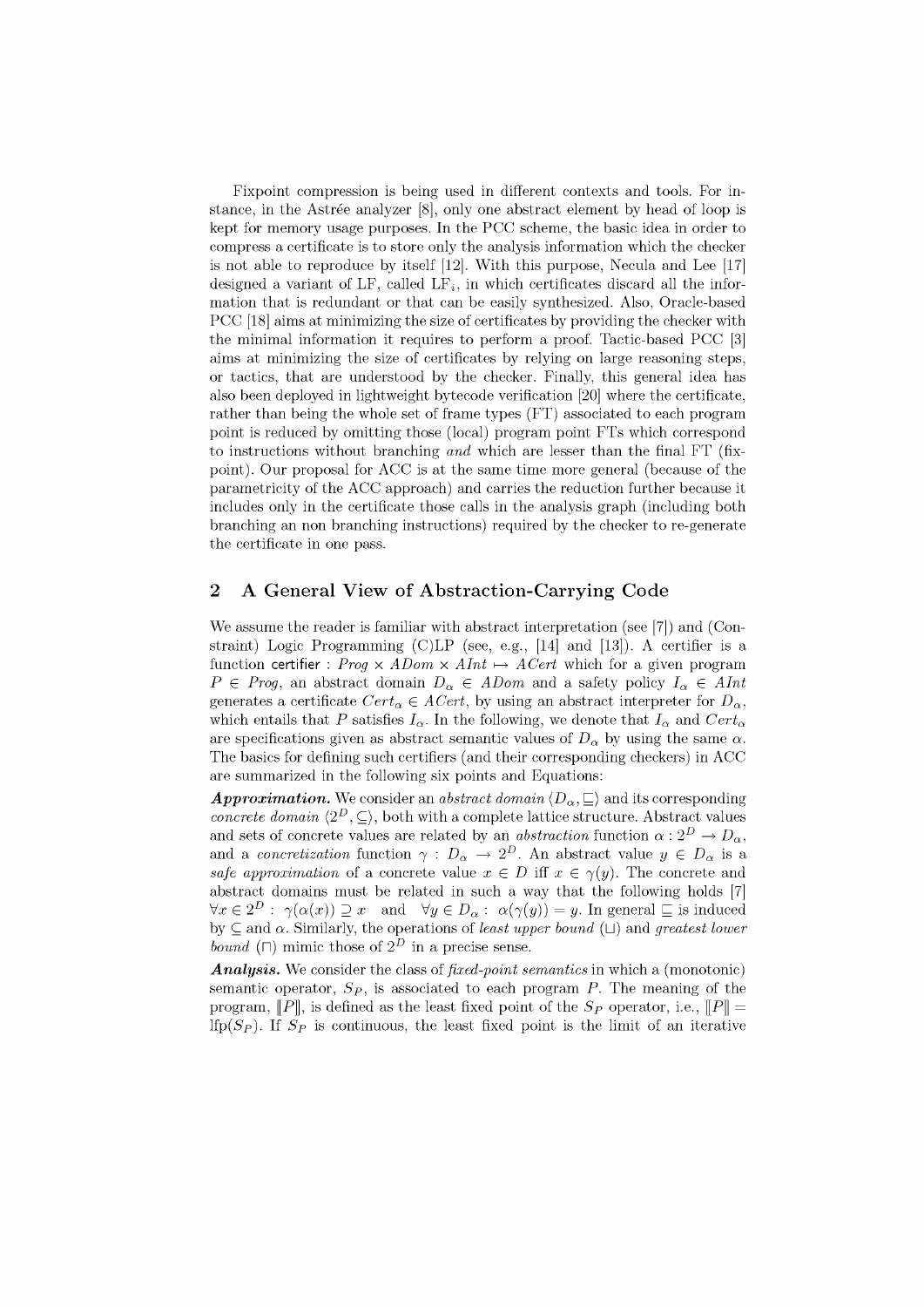process involving at most  $\omega$  applications of  $S_p$  starting from the bottom element of the lattice. Using abstract interpretation, we can usually only compute  $||P||_{\alpha}$ , as  $[$ P $]_{\alpha}$  = lfp( $S_P^{\alpha}$ ). The operator  $S_P^{\alpha}$  is the abstract counterpart of  $S_P$ .

$$
\mathsf{analyzer}(P, D_\alpha) = \mathsf{lfp}(S_P^\alpha) = \llbracket P \rrbracket_\alpha \tag{1}
$$

Correctness of analysis ensures that  $[|P|] \in \gamma([|P|]_{\alpha}).$ 

*Verification Condition.* Let  $Cert_{\alpha}$  be a safe approximation of P. If an abstract safety specification  $I_\alpha$  can be proved w.r.t.  $Cert_\alpha$ , then P satisfies the safety policy and  $Cert_{\alpha}$  is a valid certificate:

$$
Cert_{\alpha} \text{ is a valid certificate for } P \text{ w.r.t. } I_{\alpha} \text{ if } Cert_{\alpha} \sqsubseteq I_{\alpha}
$$
 (2)

*Certifier.* Together, equations (1) and (2) deñne a certiñer which provides program fixpoints,  $[P]_{\alpha}$ , as certificates which entail a given safety policy, i.e., by taking  $Cert_{\alpha} = [P]]_{\alpha}$ .

*Checking.* A checker is a function checker:  $Prog \times ADom \times ACert \mapsto bool$  which for a program  $P \in Prog$ , an abstract domain  $D_{\alpha} \in ADom$  and a certificate  $Cert_{\alpha} \in ACert$  checks whether  $Cert_{\alpha}$  is a fixpoint of  $S_p^{\alpha}$  or not:

$$
\mathsf{checker}(P, D_{\alpha}, Cert_{\alpha}) \text{ returns } true \text{ iff } (S_P^{\alpha}(Cert_{\alpha}) \equiv Cert_{\alpha}) \tag{3}
$$

*Verification Condition Regeneration.* To retain the safety guarantees, the consumer must regenerate a trustworthy verification condition -Equation 2- and use the incoming certifícate to test for adherence of the safety policy.

$$
P \text{ is trusted iff } Cert_{\alpha} \sqsubseteq I_{\alpha} \tag{4}
$$

A fundamental idea in ACC is that, while analysis  $-equation (1)$  is an iterative process, checking  $-equation$  (3)– is guaranteed to be done in a single pass over the abstraction.

# 3 Generation of Certiñcates in ACC

This section recalls ACC and the notion of full certiñcate in the context of (C)LP [2]. For concreteness, we build on the algorithms of **CiaoPP** [9].

Algorithm 1 has been presented in [10] as a generic description of a fixedpoint algorithm which generalizes those used in state-of-the-art analysis engines, such as the one in **CiaoPP** [9]. **In** order to analyze a program, traditional (goal dependent) abstract interpreters for (C)LP programs receive as input, in addition to the program P and the abstract domain  $D_{\alpha}$ , a set  $S_{\alpha} \in AAtom$  of Abstract Atoms (or *cali patterns).* Such cali patterns are pairs of the form *A : CP* where *A* is a procedure descriptor and *CP* is an abstract substitution (i.e., a condition of the run-time bindings) of A expressed as  $CP \in D_{\alpha}$ . For brevity, we sometimes omit the subscript  $\alpha$  in the algorithms. The analyzer of Algorithm 1 constructs an *and-or graph* [4] (or analysis graph) for  $S_\alpha$  which is an abstraction of the (possibly infinite) set of (possibly infinite) execution paths (and-or trees) explored by the concrete execution of initial the calls described by  $S_\alpha$  in P. The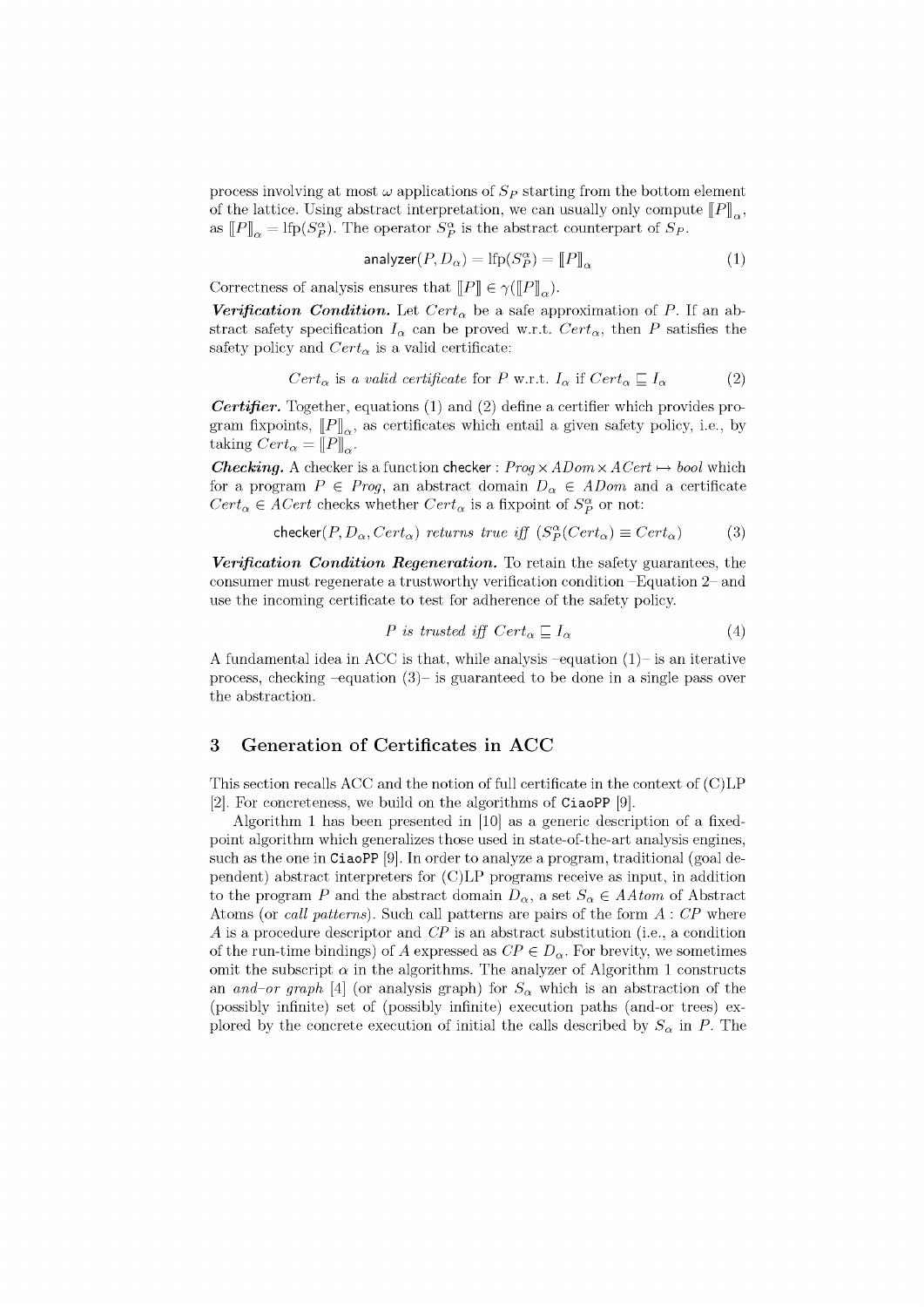**Algorithm 1** Generic Analyzer for Abstraction-Carrying Code 1: **function** ANALYZE\_F( $S, \Omega$ )  $2:$ 3 4 5 6 7 8 9:  $\mathbf{procedure} \ \text{NEW\_CALL\_PATHERN}(A: CP, Q)$ 10: 11: 12: 13: 14: **procedure** PROCESS\_ARC $(H_k : CP_0 \Rightarrow [CP_1] B_{k,i} : CP_2,\Omega)$ 15: 16: 17: 18: 19:  $20 \cdot$ 21: 22: 23: **function** GET\_ANSWER $(L : CP_2, CP_1, W, \Omega)$ 24: 25: 26: 27: **function** LOOKUP\_ANSWER $(A : CP, Q)$ **28: 29: 30:**  for  $A:CP \in S$  do  $add\_event(newcall(A: CP), 12)$ **while**  $E := \text{next\_event}(\Omega)$  do **if**  $E := newcall(A : CP)$  **then new\_call\_pattern** $(A : CP, Q)$ **else if**  $E := updated(A : CP)$  **then** add\_dependent\_rules( $A : CP, Q$ ) else if  $E := arc(R)$  then process\_arc( $R, \Omega$ ) **return** answer table **for all** rule  $A_k$  :  $-B_{k,1}, \ldots, B_{k,n_k}$  do  $CP_0 :=$ Aextend $(CP, vars(\dots, B_{k,i}, \ldots)); \; CP_1 := \mathsf{A}$ restrict $(CP_0, vars(B_{k,1}))$  .  $\operatorname{\mathsf{add\_event}}\nolimits(arc(A_k : CP \Rightarrow [CP_0]\ B_{k,1} : CP_1), Q)$ add  $A: CP \mapsto \perp$  to answer table **if**  $B_{k,i}$  is not a constraint **then** add  $H_k : CP_0 \Rightarrow [CP_1] B_{k,i} : CP_2$  to dependency arc table  $W := vars(A_k, B_{k,1}, \ldots, B_{k,n_k}); \; CP_3 := get\_answer(B_{k,i} : CP_2, CP_1, W, \Omega)$ if  $CP_3 \neq \perp$  and  $i \neq n_k$  **then**  $CP_4 :=$  Arestrict $(CP_3, vars(B_{k,i+1}))$ ; add\_event( $\mathit{arc}(H_k : CP_0 \Rightarrow [CP_3] B_{k,i+1} : CP_4), Q)$ else if  $CP_3 \neq \perp$  and  $i = n_k$  **then**  $AP_1 := \overline{A}$ restrict( $CP_3$ ,  $vars(H_k)$ ); insert\_answer\_info( $H : CP_0 \mapsto AP_1$ ,  $\Omega$ ) **if** *L* is a constraint **then return** Aadd(*L*,  $CP_1$ ) **else**  $AP_0 := \text{lookup\_answer}(L : CP_2, \Omega); AP_1 := \text{Aextend}(AP_0, W)$ **return** Aconj $(CP_1, AP_1)$ **if** there exists a renaming  $\sigma$  s.t. $\sigma(A : CP) \mapsto AP$  in answer table **then**  $\mathbf{return} \; \sigma^{-1}(AP)$ else add\_event( $\text{newcall}(\sigma(A : CP)), \Omega$ ) where  $\sigma$  is renaming s.t.  $\sigma(A)$  in base form; **return** \_L 31: **procedure** INSERT\_ANSWER\_INFO $(H : CP \mapsto AP, Q)$ <br>32:  $AP_0 := \text{lookup\_answer}(H : CP); AP_1 := \text{Alub}(AP)$ 32:  $AP_0 := \text{lookup\_answer}(H : CP); AP_1 := \text{Alub}(AP, AP_0)$ <br>33: if  $AP_0 \neq AP_1$  then 33: **if**  $AP_0 \neq AP_1$  **then** add  $(H : CP \mapsto P_1)$ add<sup> $($ </sup> $(H : \overline{CP} \mapsto AP_1)$  to answer table ; 35: add*-event(updated(H : CP), Q)*  36: procedure ADD\_DEPENDENT\_RULES $(A: CP, Q)$ 37: **for all** arc of the form  $H_k$  :  $CP_0 \Rightarrow [CP_1] B_{k,i}$  :  $CP_2$  in graph where there exists renaming  $\sigma$  s.t.  $A: CP = (B_{k,i}: CP_2)\sigma$  do 38: add\_event( $arc(H_k : CP_0 \Rightarrow [CP_1] B_{k,i} : CP_2), \Omega$ )

program analysis graph is implicitly represented in the algorithm by means of two global data structures, the *answer table* and the *dependency are table,* both initially empty.

– The answer table contains entries of the form  $A : CP \mapsto AP$  where A is always a base form.<sup>5</sup> Informally, its entries should be interpreted as "the

<sup>&</sup>lt;sup>5</sup> Program rules are assumed to be normalized: only distinct variables are allowed to occur as arguments to atoms. Furthermore, we require that each rule defining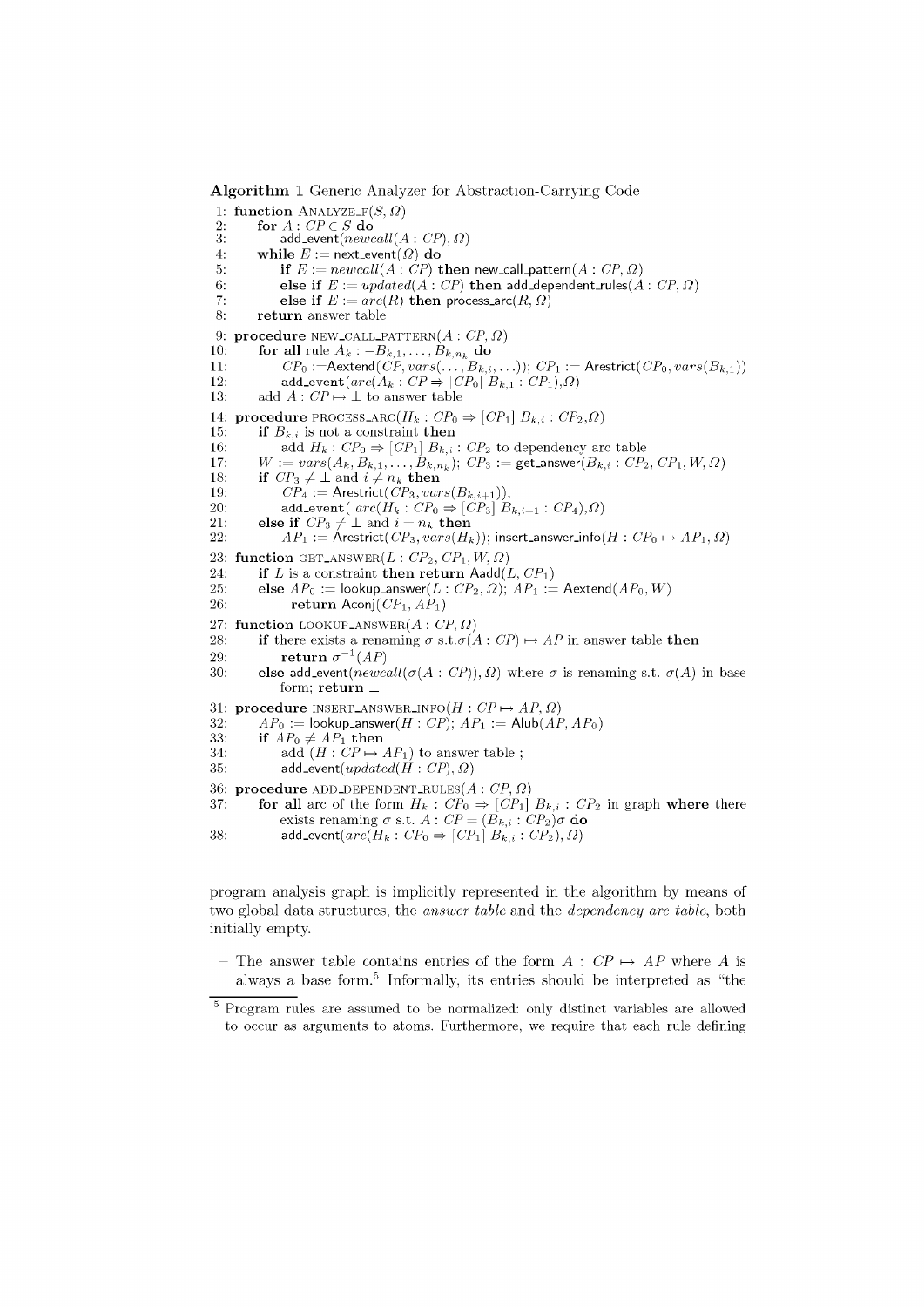answer pattern for calis to *A* satisfying precondition (or cali pattern) *CP*  meets postcondition (or answer pattern), *AP."* 

*–* A dependency arc is of the form  $H_k$  :  $CP_0 \Rightarrow [CP_1] B_{k,i}$  :  $CP_2$ . This is interpreted as follows: if the rule with  $H_k$  as head is called with description  $CP_0$  then this causes the i-th literal  $B_{k,i}$  to be called with description  $CP_2$ . The remaining part  $CP_1$  is the program annotation just before  $B_{k,i}$  is reached and contains information about all variables in rule *k.* 

Intuitively, the analysis algorithm is a graph traversal algorithm which places entries in the answer table and dependency are table as new nodes and ares in the program analysis graph are encountered. To capture the different graph traversal strategies used in different ñxed-point algorithms, a *prioritized event queue* is used. We use  $\Omega \in QHS$  to refer to a *Queue Handling Strategy* which a particular instance of the generic algorithm may use. Events are of three forms:

- — *newcall(A : CP)* which indicates that a new cali pattern for literal *A* with description *CP* has been encountered.
- $arc(H_k: \Rightarrow [\frac{1}{2} B_{k,i} : \frac{1}{2})$  which indicates that the rule with  $H_k$  as head needs to be (re)computed from the position *k,i.*
- $updated(A:CP)$  which indicates that the answer description to call pattern *A* with description *CP* has been changed.

The functions add\_event and next\_event respectively push an event to the priority queue and pop the event of highest priority, according to  $\Omega$ . The algorithm is defined in terms of four abstract operations on the domain  $D_{\alpha}$ :

- Arestrict( $\mathcal{CP}, \mathsf{V}$ ) performs the abstract restriction of a description  $\mathcal{CP}$  to the set of variables in the set V, denoted  $vars(V)$ ;
- $-$  Aextend (CP, V) extends the description CP to the variables in the set V;
- *—* Aadd(C, *CP)* performs the abstract operation of conjoining the actual constraint *C* with the description CP;
- Aconj( $CP_1$ ,  $CP_2$ ) performs the abstract conjunction of two descriptions;
- Alub( $CP_1$ ,  $CP_2$ ) performs the abstract disjunction of two descriptions.

More details on the algorithm can be found in [10,19]. Let us briefly explain its main procedures. The algorithm centers around the processing of events on the priority queue, which repeatedly removes the highest priority event (Line 4) and calls the appropriate event-handling function  $(L5-7)$ . The function new\_call\_pattern initiates processing of all the rules for the deñnition of the internal literal *A,*  by adding are events for each of the ñrst literals of these rules (L12). Initially, the answer for the call pattern is set to  $\perp$  (L13). The procedure process arc performs the core of the analysis. It performs a single step of the left-to-right traversal of a rule body. If the literal  $B_{k,i}$  is not a constraint (L15), the arc is added to the dependency are table (L16). Atoms are processed by function get\_answer.

a predicate *p* has identical sequence of variables  $x_{p_1}, \ldots x_{p_n}$  in the head atom, i.e.,  $p(x_{p_1}, \ldots x_{p_n})$ . We call this the *base form* of p.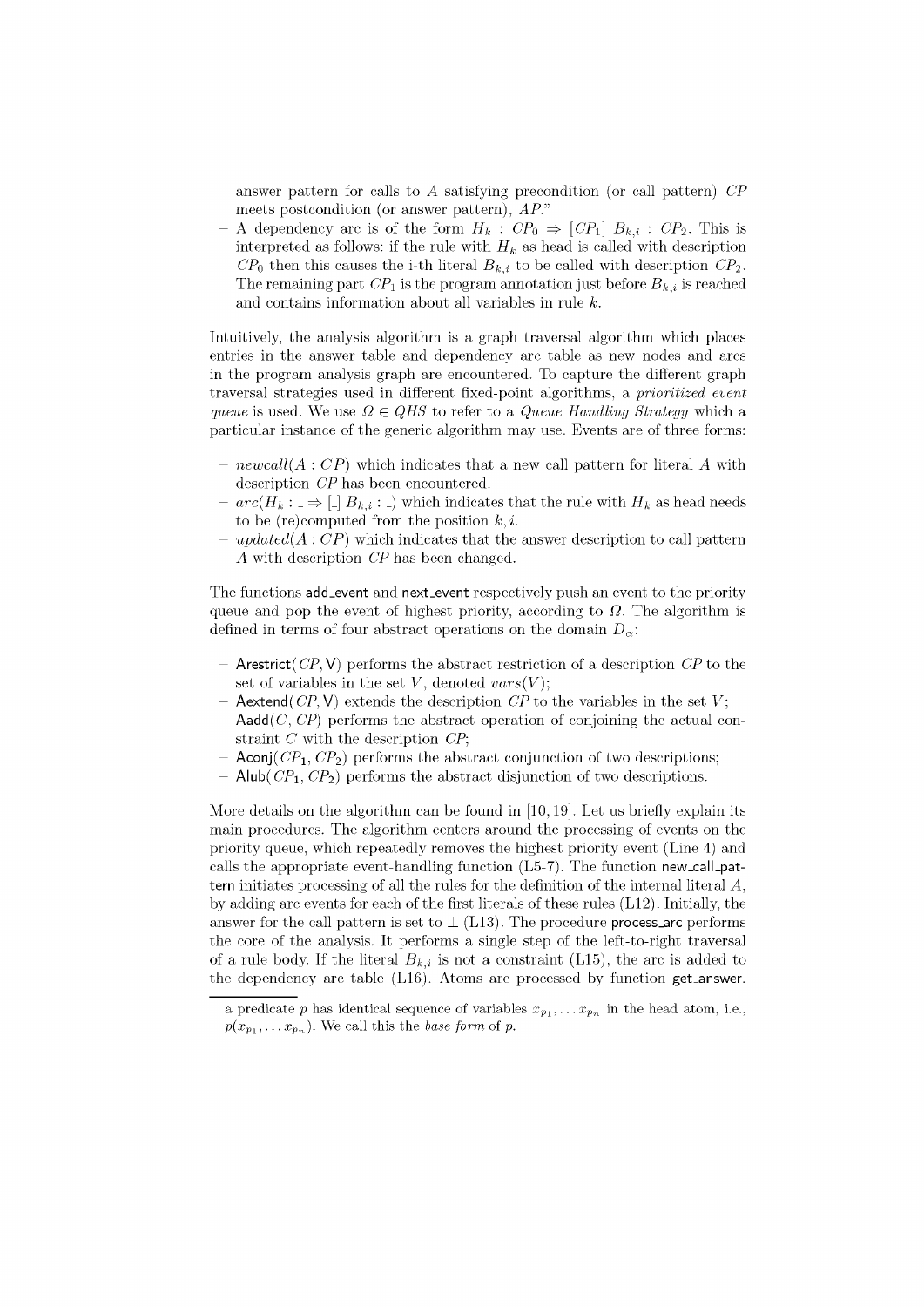Constraints are simply added to the current description (L24). In the case of literals, the function **lookup\_answer** ñrst looks up an answer for the given cali pattern in the answer table (L28) and if it is not found, it places a *newcall*  event (L30). When it ñnds one, then this answer is extended to the variables in the rule the literal occurs in (L25) and *conjoined* with the current description  $(L26)$ . The resulting answer  $(L17)$  is either used to generate a new arc event to process the next literal in the rule, if  $B_{k,i}$  is not the last one (L18); otherwise, the new answer is computed by **insert\_answer\_info**. This is the part of the algorithm more relevant to the generation of reduced certiñeates. The new answer for the rule is *combined* with the current answer in the table (L32). If the ñxpoint for such cali has not been reached, then the answer table entry is updated with the combined answer (L34) and an updated event is added to the queue (L35). The purpose of such an update is that the function **add\_dependent\_rules** (re)processes those calis which depend on the cali pattern *A : CP* whose answer has been updated (L37). This effect is achieved by adding the are events for each of its dependencies (L38). Note that dependeney ares are used for efficieney: they allow us to start the reprocessing of a rule from the body atom which actually needs to be recomputed due to an update rather than from the leftmost atom.

The following deñnition corresponds to the essential idea in the ACC framework -equations (1) and (2)- of using a static analyzer to generate the certifieates. The analyzer corresponds to Algorithm 1 and the certiñcate is the *full*  answer table.

**Definition 1 (full certifícate).** *We define function* CERTIFIER\_F :Pr*ogxADom*   $\forall$  *XAAtom*  $\times$  *AInt*  $\times$  *QHS*  $\mapsto$  *ACert which takes*  $P \in Prog$ ,  $D_{\alpha} \in ADom$ ,  $S_{\alpha} \in$ *AAtom,*  $I_{\alpha} \in AInt$ ,  $\Omega \in QHS$  and returns as full certificate, FCert  $\in$  ACert, *the answer table computed by* ANALYZE\_F( $S_{\alpha}$ ,  $\Omega$ ) for P in  $D_{\alpha}$  if FCert  $\sqsubseteq I_{\alpha}$ .

# 4 Abstraction-Carrying Code with Reduced Certiñeates

The key observation in order to reduce the size of certiñeates is that certain entries in a certiñcate may be *irrelevant,* in the sense that the checker is able to reproduce them by itself in a single pass. The notion of *relevance* is directly related to the idea of recomputation in the program analysis graph. Intuitively, given an entry in the answer table  $A: CP \mapsto AP$ , its fixpoint may have been computed in several iterations from  $\perp$ ,  $AP_0$ ,  $AP_1$ ,... until AP. For each change in the answer, an event  $update(A : CP)$  is generated during the analysis. The above entry is relevant in a certiñcate (under some strategy) when its updates forcé the recomputation of other ares in the graph which *depend* on *A : CP*  (i.e., there is a dependency from it in the table). Thus, unless  $A: CP \mapsto AP$  is included in the (reduced) certiñcate, a single-pass checker which uses the same strategy as the code producer will not be able to validate the certiñcate.

#### **4.1 The Notion of Reduced Certifícate**

According to the above intuition, we are interested in determining when an entry in the answer table has been "updated" during the analysis and such changes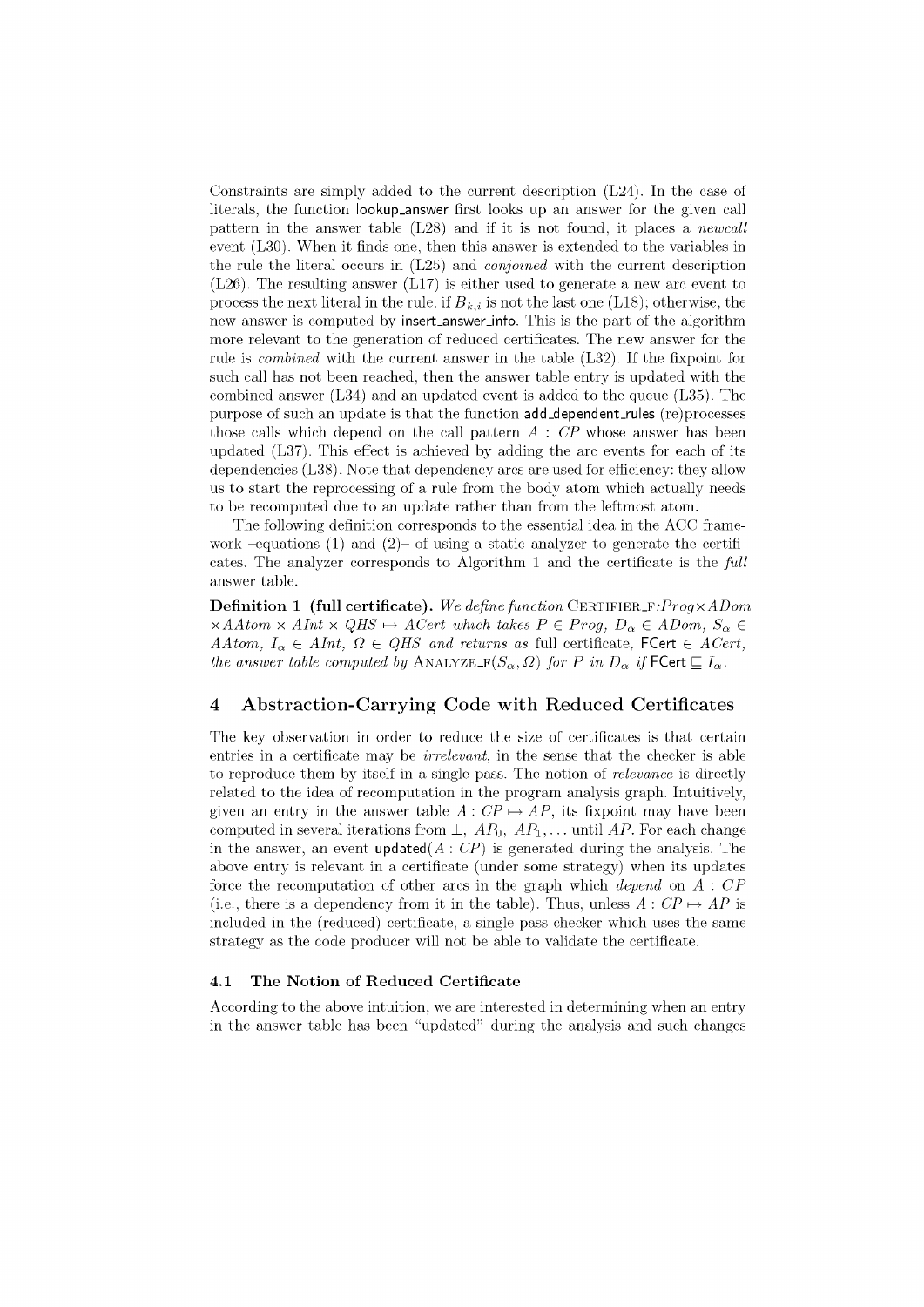affect other entries. However, there are two special types of updated events which can be considered "irrelevant". The ñrst one is called a *redundant update* and corresponds to the kind of updates which forcé a redundant computation. We write  $DATA_{A:CP}$  to denote the set of arcs of the form  $H:CP_0 \Rightarrow [CP_1|B:CP_2]$ in the current dependency are table such that they depend on  $A : CP$  with  $A: CP = (B: CP<sub>2</sub>)\sigma$  for some renaming  $\sigma$ .

**Definition 2** (redundant update). Let  $P \in Prog$ ,  $S_\alpha \in AAtom$  and  $\Omega \in$  $QHS$ . We say that an event **updated**  $(A : CP)$  which appears in the event queue *during the analysis of P for*  $S_\alpha$  *is* redundant *w.r.t.*  $\Omega$  *if, when it is generated,*  $DATA$ <sup>1</sup> $_{A:CP}$  =  $\emptyset$ *.* 

**In** the following section we propose a slight modiñeation to the analysis algorithm in which redundant updates are never introduced in the priority queue, and thus they never enforce redundant recomputation. The proof of correetness for this modiñeation can be found in [1].

The second type of updates which can be considered irrelevant are *initial updates* which, under certain circumstances, are generated in the ñrst pass over an are. In particular, we do not take into account updated events which are generated when the answer table contains  $\perp$  for the updated entry. Note that this case still corresponds to the ñrst traversal of any are and should not be considered as a reprocessing.

**Definition 3 (initial update).** *In the conditions of Def. 2, we say that an event*  $updated(A : CP)$  which appears in the event queue during the analysis *of P for*  $S_\alpha$  *is* initial for  $\Omega$  *if, when it is generated, the answer table contains*  $A:CP\mapsto \perp$ .

Initial updates do not oceur in certain very optimized algorithms, like the one in [19]. However, they are necessary in order to model generic graph traversal strategies. In particular, they are intended to *resume* ares whose evaluation has been *suspended,.* 

**Definition 4 (relevant update).** *In the conditions of Def. 2, we say that an event* updated  $(A : CP)$  is relevant iff it is not initial nor redundant.

The key idea is that those answer patterns whose computation has introduced relevant updates should be available in the certiñeate.

**Definition 5 (relevant entry).** *In the conditions of Def. 2 we say that the entry*  $A: CP \rightarrow AP$  *in the answer table is relevant for*  $\Omega$  *iff there has been at least one relevant event* updated  $(A: CP)$  during the analysis of P for  $S_{\alpha}$ .

The notion of *reduced certifícate* allows us to remove irrelevant entries from the answer table and produce a smaller certiñeate which can still be validated in one pass.

**Definition 6 (reduced certifícate).** *In the conditions of Def 2, let* **FCert** = ANALYZE<sub>-F</sub> $(S_\alpha, \Omega)$  for P and  $S_\alpha$ . We define the reduced certificate, RCert, as *the set of relevant entries in*  $\mathsf{FCert}$  *for*  $\Omega$ *.*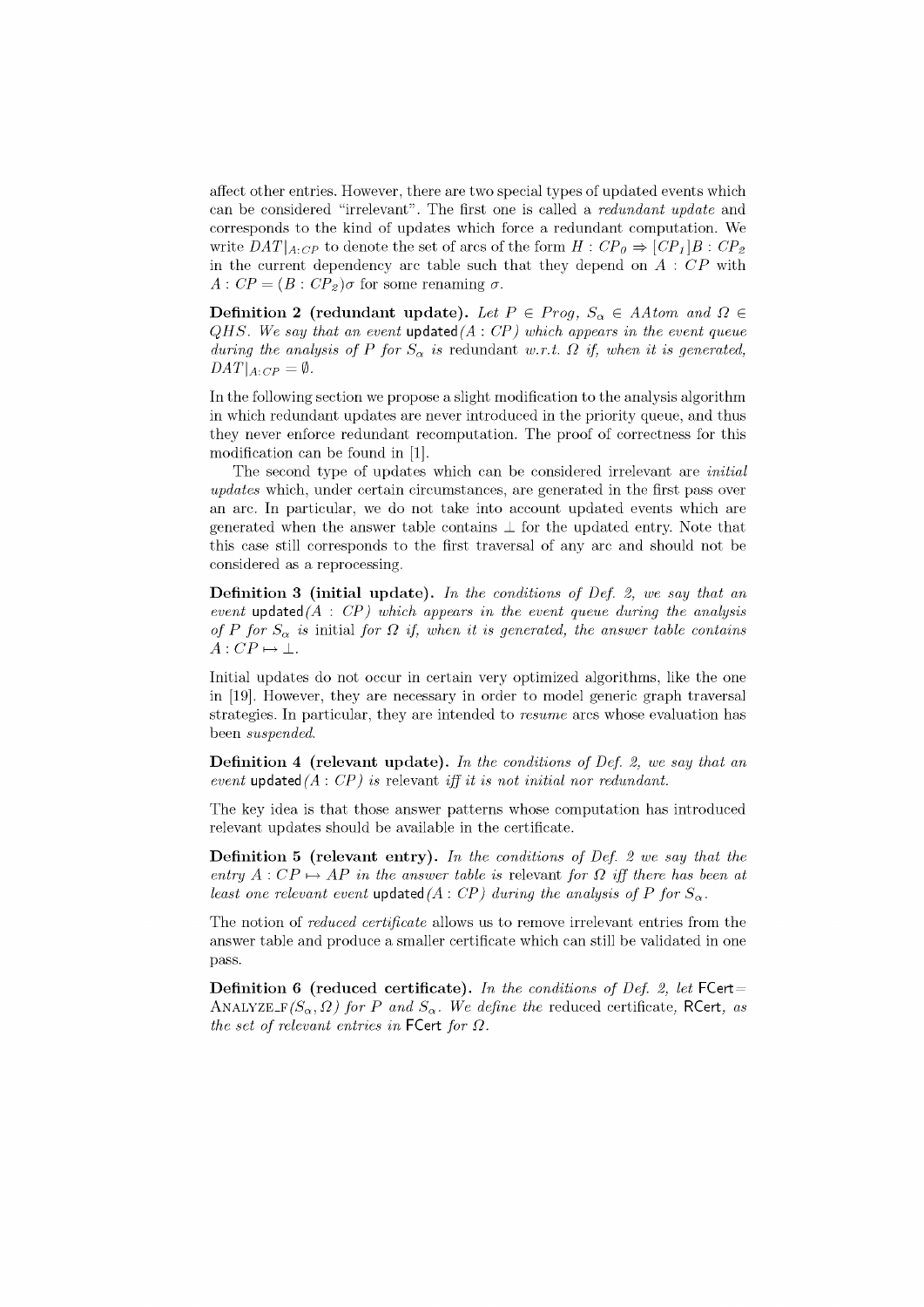*Example 1.* Consider the Ciao version of procedure rectoy, taken from [21]:

 $rectoy(N,M) := N = 0, M = 0.$  $rectoy(N,M)$  :- N1 is N-1,  $rectoy(N1,R)$ , M is N1+R.

Assume the call pattern  $\texttt{rectoy}(N,M)$  :  $\{N/\texttt{int}\}\$  which indicates that external calls to **recto** *y* are performed with an integer value, int, in the first argument N. It holds that  $\mathsf{FCert} = \mathbf{rectov}(N, M) : \{N/\mathbf{int}\} \mapsto \{N/\mathbf{int}, M/\mathbf{int}\}$  (the steps performed by ANALYZE\_F are detailed in [1]). Assume now that we use a strategy  $\Omega \in \text{QHS}$  which assigns the highest priority to redundant updates and selects the rules for **recto** in the textual order. For this strategy, the unique entry in **FCert** is not relevant as there has been no relevant updated event in the queue. Therefore, the reduced certiñcate for our example is empty (and, with the techniques of the next section, our checker is able to reconstruct the ñxpoint in a single pass from this empty certiñcate). In contrast, lightweight bytecode veriñcation [21] sends, together with the program, the reduced *non-empty* certiñcate  $cert = (\{30 \mapsto (\epsilon, rectoy\cdot int\cdot int\cdot \bot)\}, \epsilon)$ , which states that at program point 30 the stack does not contain information (first occurrence of  $\epsilon$ ),  $\epsilon$  and variables *N, M* and *R* have type *int, int* and  $\perp$ . The need for sending this information is because **rectov**, implemented in Java, contains an *if*-branch (equivalent to the branching for selecting one of our two clauses for *rectoy).* Thus *cert* has to inform the checker that it is possible for variable  $R$  at point 30 to be undefined, if the *if* condition does not hold. Note that this program is therefore an example of how our approach improves on state-of-the-art PCC techniques by reducing the certificate further while still keeping the checking process one-pass.  $\Box$ 

#### **4.2 Generation of Certificates without Irrelevant Entrie s**

**In** this section, we proceed to instrument the analyzer of Algorithm 1 with the extensions necessary for producing reduced certiñcates, as deñned in Def. 6. The resulting analyzer ANALYZE\_R is presented in Algorithm 2. It uses the same procedures of Algorithm 1 except for the new deñnitions of **process\_arc, add\_dependent\_rules** and **¡nsert\_answer\_¡nfo.** The differences with respect to the original deñnition are:

1. *We annotate suspended ares in the dependeney are table.* A dependeney *A :*   $CP_A \Rightarrow [-] B : CP_B$  in the dependency arc table is said to be *suspended* if when analysing the corresponding are, the answer table did not contain an entry for  $B : CP_B$  or it contained  $\perp$  as answer. Suspended arcs are marked in LIO of function **process\_arc.** A not suspended are in the dependeney are table will be named *relevant.* Suspended ares do not cause reprocessing in the sense that its continuation is not inserted in the queue (see L18 in Algorithm 1). These suspended ares are processed when an updated event (possibly initial) for  $B: CP_B$  is extracted from the queue.

 $6$  The second occurrence of  $\epsilon$  indicates that there are no backwards jumps.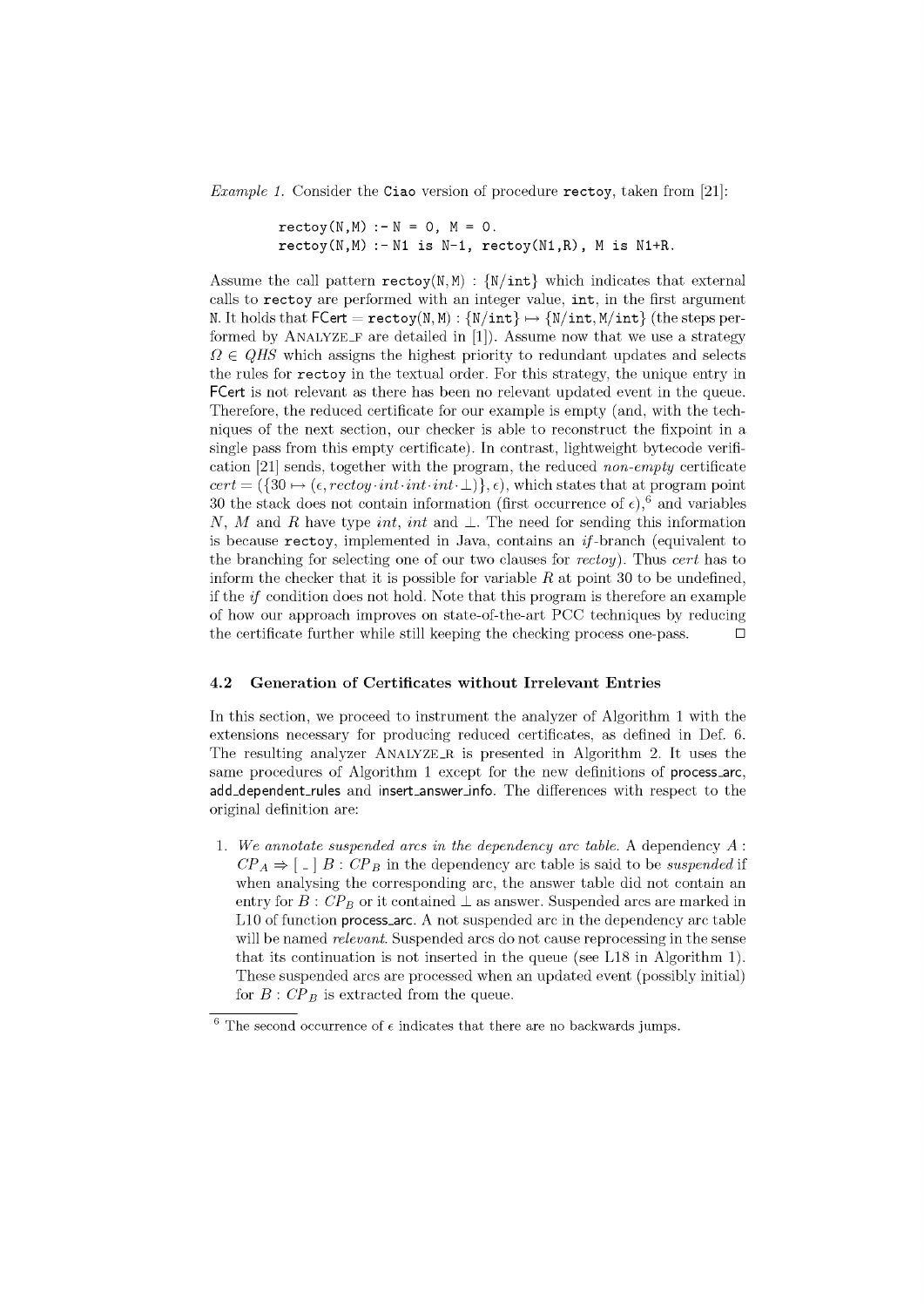- 2. *We count the number of relevant updates for each cali pattern.* To do this, we associate with each entry in the answer table a new field " $u$ " whose purpose is to identify relevant entries. Concretely, *u* indicates the number of updated events processed for the entry. *u* is initialized when the (unique and ñrst) initial updated event occurs for a cali pattern. The initialization of *u*  is different for redundant and initial updates as explained in the next point. When the analysis finishes, if  $u > 1$ , we know that at least one reprocessing has occurred and the entry is thus relevant. The essential point to note is that *u* has to be increased when the event is actually *extracted* from the queue (L14) and not when it is *introduced* in it (L26). The reason for this is that when a non-redundant, updated event is introduced, if the priority queue contains an identical event, then the processing is performed only once. Therefore, our counter must not be increased.
- 3. We do not generate redundant updates. Our algorithm does not introduce redundant updated events (L26). However, if they are initial (and redundant) they have to be counted as if they had been introduced and processed and, thus, the next update over them has to be considered always relevant. This effect is achieved by initializing the *u-*valué with a higher valué ("1" in L23) than for initial updates ("0" in L22). Indeed, the value "0" just indicates that the initial updated event has been introduced in the priority queue but not yet processed and that all arcs in the dependency arc table associated to it are *suspended arcs*. The *u* value will be increased to "1" either once it is extracted from the queue or if another updated event occurs before processing the initial updated event and a relevant are appears in the set of dependencies associated to the call pattern at hand  $(L27)$ . The function *relevant*  $(Dep)$ , where *Dep* is a set of dependencies, returns the set of relevant dependencies (not suspended) oceurring in *Dep.* This distinction is required because it is possible to generate new updated events before the corresponding initial and non redundant updated event be processed. In such case, if the set of dependencies associated to the cali pattern only contains suspended ares, this updated event must be considered also initial. Otherwise the updated event is relevant, and thus *u* must be increased to 1. Therefore, when this updated event be processed, *u* will be increased to "2" (relevant entry).

In Algorithm 2, a call  $(u, AP) =$ get\_from\_answer\_table( $A : CP$ ) looks up in the answer table the entry for *A : CP* and returns its *u-*valué and its answer *AP.*  A call set\_in\_answer\_table( $A(u)$ :  $CP \mapsto AP$ ) replaces the entry for  $A : CP$  with the new one  $A(u) : CP \mapsto AP$ .

**Proposition 1.** Let  $P \in Prog$ ,  $D_{\alpha} \in ADom$ ,  $S_{\alpha} \in AAtom$ ,  $\Omega \in QHS$ . Let **FCert** be the answer table computed by ANALYZE<sub>-R</sub> $(S_\alpha, \Omega)$  for P in D<sub> $\alpha$ </sub>. Then, *an entry*  $A(u)$ :  $CP_A \rightarrow AP \in$  **FCert** *is relevant iff u > 1*.

Note that, except for the control of relevant entries, ANALYZE\_F( $S_{\alpha}, \Omega$ ) and ANALYZE<sub>-R</sub> $(S_\alpha, \Omega)$  have the same behavior and they compute the same answer table (see  $[1]$  for details). We use function remove\_irrelevant\_answers which takes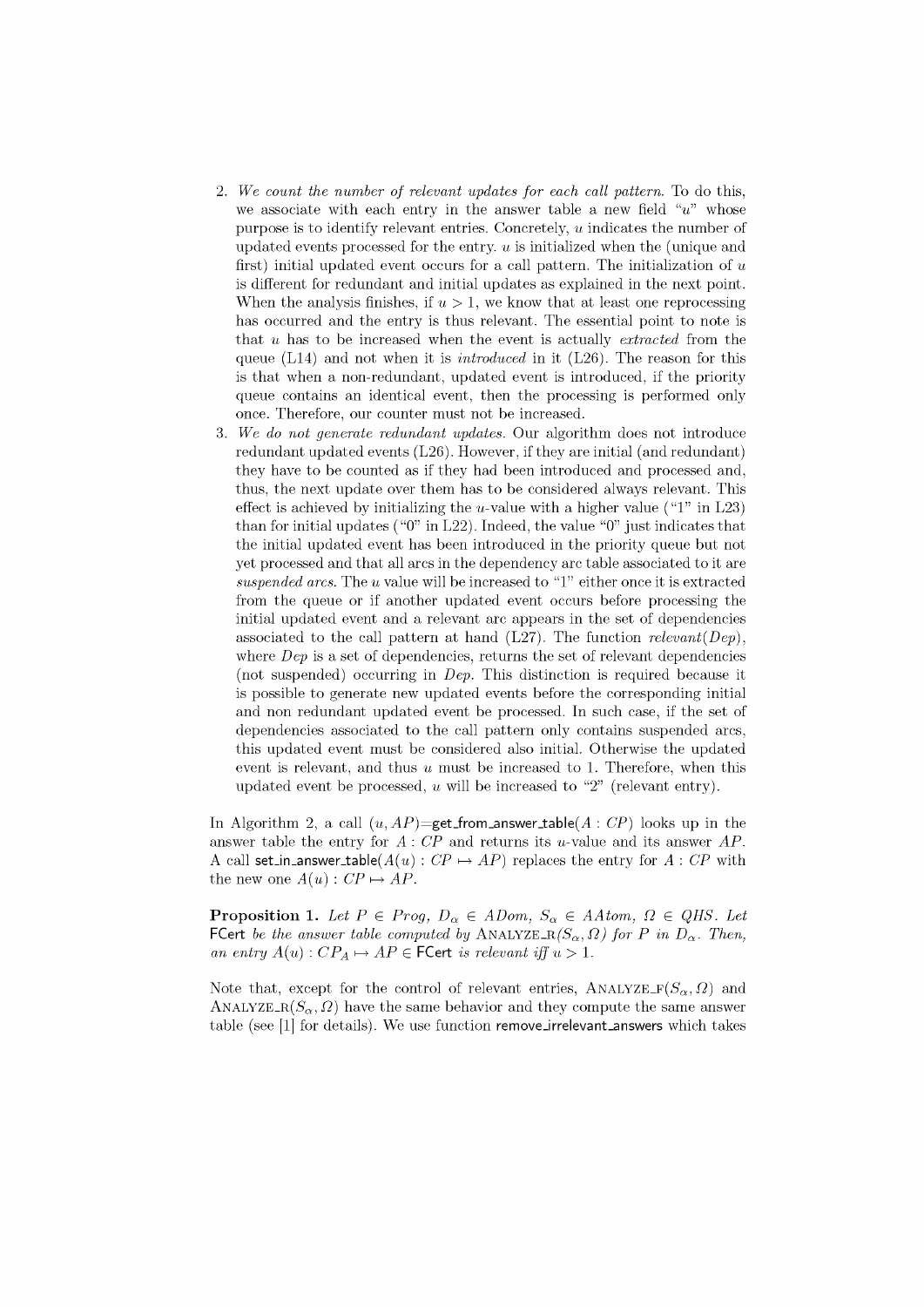**Algorithm 2** ANALYZE\_R: Analyzer instrumented for Certifícate Reduction

1: **procedure** PROCESS\_ARC $(H_k : CP_0 \Rightarrow [CP_1] B_{k,i} : CP_2, \Omega)$ <br>2:  $W := vars(A_k, B_{k,1}, \ldots, B_{k,n}) : CP_2 := \text{get answer}(B_k)$ 2:  $W := vars(A_k, B_{k,1}, \ldots, B_{k,n_k}); CP_3 := get\_answer(B_{k,i}: CP_2, CP_1, W, \Omega)$ <br>3: if  $CP_3 \neq \bot$  and  $i \neq n_k$  then 3: **if**  $CP_3 \neq \bot$  and  $i \neq n_k$  then<br>4:  $CP_4 :=$  Arestrict( $CP_3$ , var 4:  $\overrightarrow{CP_4} := \text{Arestrict}(\overrightarrow{CP_3}, vars(B_{k,i+1}));$ <br>5:  $\text{add\_event}(arc(H_k : CP_0 \Rightarrow [CP_3])B)$ 5: add\_event( $arc(\hat{H}_k : CP_0 \Rightarrow \vec{[CP_3]}' \vec{B}_{k,i+1} : CP_4), Q$ )<br>6: else if  $CP_3 \neq \perp$  and  $i = n_k$  then 6: else if  $CP_3 \neq \bot$  and  $i = n_k$  then<br>7:  $AP_1 := \text{Arestrict}(CP_3, vars(H_k))$ 7:  $AP_1 := \text{Arestrict}(CP_3, vars(H_k));$  insert\_answer\_info $(H : CP_0 \rightarrow AP_1, \Omega)$ <br>8: **if**  $B_{k,i}$  is not a constraint **then** 8: **if**  $B_{k,i}$  is not a constraint then<br>9: **if**  $CP_3 = \perp$  then 9: **if**  $CP_s = \perp$  then<br>10: **add** suspended add suspended( $H_k$ :  $CP_0 \Rightarrow [CP_1] B_{k,i}$ :  $CP_2$ ) to dependency arc table 11: **else** add  $H_k$ :  $CP_0 \Rightarrow [CP_1] B_{k,i}$ :  $CP_2$  to dependency arc table 12: **procedure** ADD\_DEPENDENT\_RULES(A : *CP, Q)*  13:  $(AP, u) = get\_from\_answer\_table(A : CP)$ <br>14: set\_in\_answer\_table( $A(u + 1) : CP \mapsto AP$ 14: set\_in\_answer\_table( $A(u + 1)$ :  $CP \mapsto AP$ )<br>15: **for all** arc of the form  $H_k$ :  $CP_0 \Rightarrow [C_k]$ 15: **for all** arc of the form  $H_k$  :  $CP_0 \Rightarrow [CP_1] B_{k,i}$  :  $CP_2$  in graph where there exists renaming  $\sigma$  s.t.  $\ddot{A}$  :  $CP = (\dot{B}_{k,i} : CP_2)\sigma$  do 16: add\_event $(arc(H_k : CP_0 \Rightarrow [CP_1] B_{k,i} : CP_2), \Omega)$ 17: **procedure** INSERT\_ANSWER\_INFO $(H : CP \mapsto AP, Q)$ 18:  $AP_0 := \text{lookup\_answer}(H : CP, \Omega)$ 19:  $AP_1 := \text{Alub}(AP, AP_0)$ <br>20: **if**  $AP_0 \neq AP_1$  then 20: **if**  $AP_0 \neq AP_1$  then  $\%$  updated required 21: if  $AP_0 = \perp$  then 22: **if**  $\overline{DAT}|_{H;CP} \neq \emptyset$  **then**  $u = 0$  % non redundant initial update<br>
23: **else**  $u = 1$  % redundant initial update 23: **else**  $u = 1$  % redundant initial update<br>  $24$ : **else**  $(u, )$ =get\_from\_answer\_table( $H : C$ 24: **else**  $(u, )$  = get\_from\_answer\_table( $H : CP$ ) % not initial update<br>25: **if**  $DATAT|_{H \cdot CP} \neq \emptyset$  **then** 25: **if**  $DATA|_{H;CP} \neq \emptyset$  then<br>26: **add\_event**(updated(*l*) 26: add\_event(updated( $H : CP$ ))<br>27: **if**  $u = 0$  and relevant( $DATAT|_t$ 27: **if**  $u = 0$  and relevant $(DAT|_{H:CP}) \neq \emptyset$  then  $u = 1$ <br>28: **set\_in\_answer\_table** $(H(u):CP \mapsto AP_1)$ set\_in\_answer\_table $(H(u) : CP \mapsto AP_1)$ 

a set of answers of the form  $A(u)$ :  $CP \rightarrow AP \in$  **FCert** and returns the set of answers  $A: CP \mapsto AP$  such that  $u > 1$ .

**Definition 7 (certifier).** *We define the function CERT1F1ER\_R: ProgxADomx*   $AAtom \times AInt \times QHS \mapsto ACert$ , which takes  $P \in Prog$ ,  $D_{\alpha} \in ADom$ ,  $S_{\alpha} \in AA$  $tom, I_{\alpha} \in AInt, \Omega \in QHS$ . It returns as certificate, **RCert=remove\_irrelevant\_ans-** $\mathsf{wers}(\mathsf{FCert}),\ \mathit{where}\ \mathsf{FCert}\!=\!\mathrm{ANALYZE\_R}(S_\alpha,\Omega),\ \mathit{if}\ \mathsf{FCert}\sqsubseteq I_\alpha.$ 

# 5 Checking Reduced Certiñcates

In the ACC framework for full certiñcates the checking algorithm [2] uses a specific graph traversal strategy, say  $\Omega_{\mathcal{C}}$ . This checker has been shown to be very efficient but in turn its design is not generic with respect to this issue (in contrast to the analysis design). This is not problematic in the context of full certiñcates since, even if the certifier uses a strategy  $\Omega_A$  which is different from  $\Omega_C$ , it is ensured that all valid certificates get validated in one pass by that specific checker. This result does not hold any more in the case of reduced certiñcates. In particular, *completeness* of checking is not guaranteed if  $\Omega_A \neq \Omega_C$ . This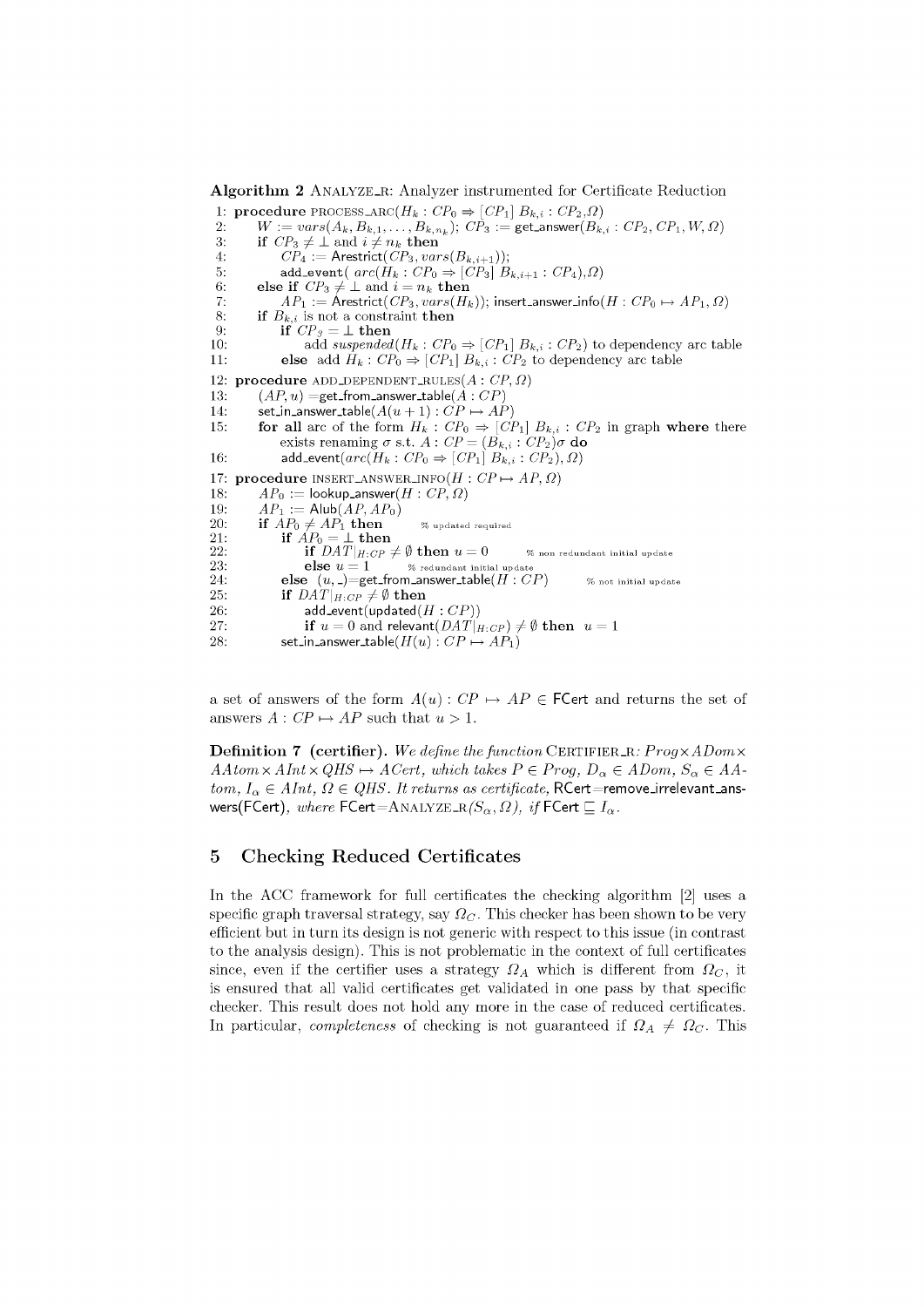occurs because though the answer table is identical for all strategies, the subset of redundant entries depends on the particular strategy used. The problem is that, if there is an entry  $A:CP \mapsto AP$  in FCert such that it is relevant w.r.t.  $f_{C}$  but it is not w.r.t.  $\Omega_A$ , then a single pass checker will fail to validate the **RCert** generated using  $\Omega_A$ . Therefore, it is essential in this context to design generic checkers which are not tied to a particular graph traversal strategy. Upon agreeing on the appropriate parameters,<sup> $7$ </sup> the consumer uses the particular instance of the generic checker resulting from application of such parameters.

It should be noted that the design of generic checkers is also relevant in light of current trends in veriñed analyzers (e.g., [11, 6]), which could be transferred directly to the checking end. In particular, since the design of the checking process is generic, it becomes feasible in ACC to use automatic program transformers to specialize a certiñed (speciñe) analysis algorithm in order to obtain a certiñed checker with the same strategy while preserving correetness and completeness.

The following deñnition presents a generic checker for validating reduced certiñeates. In addition to the genericity issue discussed above, an important difference with the checker for full certificates  $[2]$  is that there are certain entries which are not available in the certificate and that we want to reconstruct and output in checking. The reason for this is that the safety policy has to be tested w.r.t. the full answer table  $-Equation (2)$ . Therefore, the checker must reconstruct, from **RCert,** the answer table returned by ANALYZE\_F, **FCert,** in order to test for adherence to the safety policy  $-E$ quation  $(4)$ . Note that reconstructing the answer table does not add any additional cost compared to the checker in [2], since the full answer table also has to be created in [2].

**Definition 8 (checker for reduced certificates).** *Function* CHECKING\_R *is defined as function* ANALYZE\_R *with the following modifications:* 

- *1. It receives* **RCert** *as an additional input parameter.*
- *2. It may fail to produce an answer table. In that case it issues an* **Error.**
- *3. Function insert\_answerJnfo is replaced by the new one in Algorithm 3.*

*Function* CHECKER\_R takes  $P \in Prog$ ,  $D_{\alpha} \in ADom$ ,  $S_{\alpha} \in AAtom$ ,  $\Omega \in QHS$ , **RCert**  $\in$  *ACert and returns the result of* CHECKING  $R(S_\alpha, \Omega, \text{RCert})$  for P in  $D_{\alpha}$ .

Let us briefly explain the differences between Algorithms 2 and 3. First, the checker has to detect (and issue) two sources of errors:

a) The answer in the certiñeate is more precise than the one obtained by the checker  $(L4)$ . This is the traditional error in ACC and means that the certifícate and program at hand do not correspond to each other.

<sup>&</sup>lt;sup>7</sup> In a particular application of our framework, we expect that the graph traversal strategy is agreed a priori between consumer and producer. But, if necessary (e.g., the consumer does not implement this strategy), then it could be sent along with the transmitted package.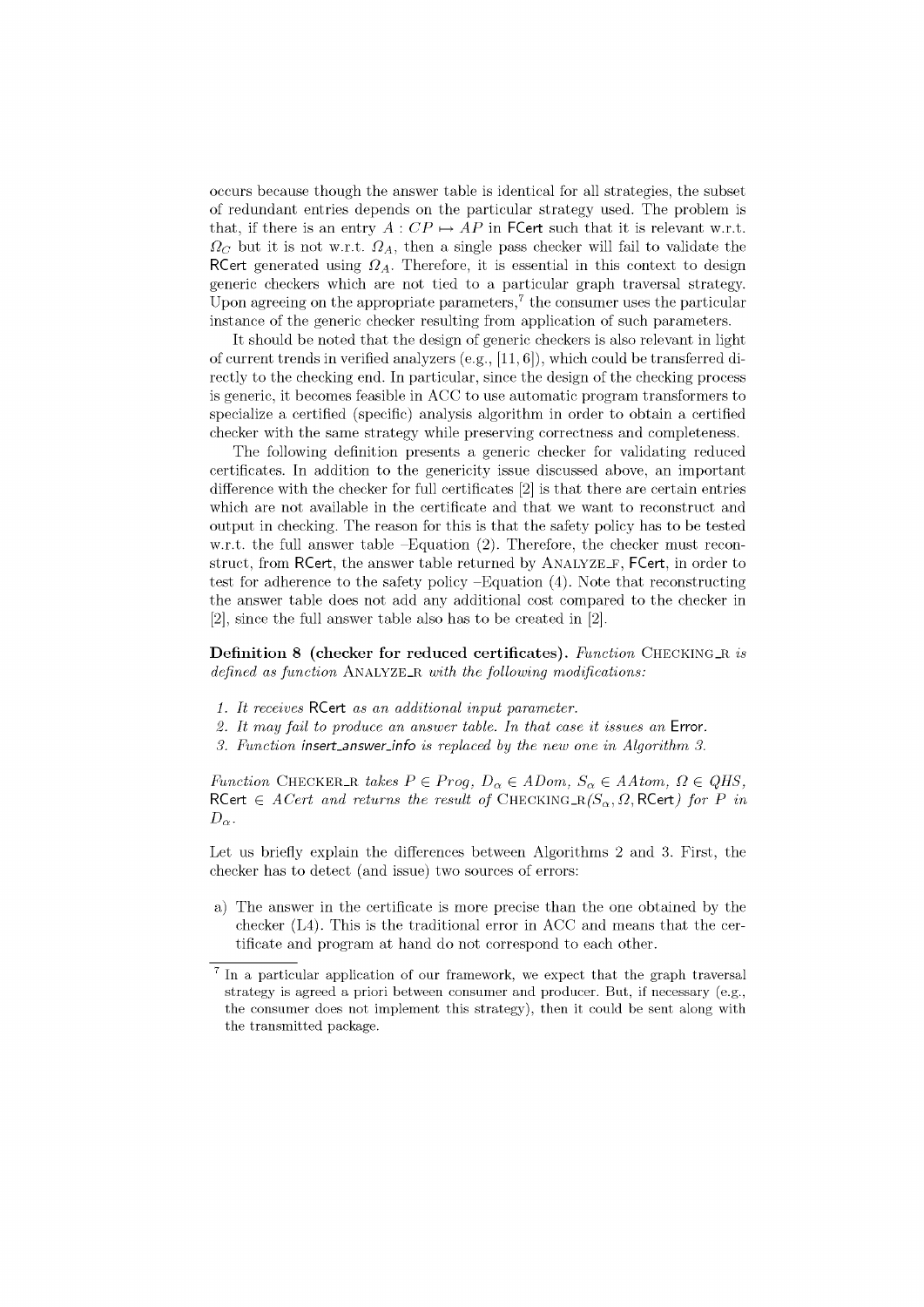**Algorithm 3** Generic Checker for Reduced Certiñcates CHECKING\_R

1: **procedure** INSERT\_ANSWER\_INFO $(H : CP \rightarrow AP, Q)$ 2:  $AP_0 := \text{lookup\_answer}(H : CP, \Omega); AP_1 := \text{Alub}(AP, AP_0)$ 3:  $(Isln, AP') = \text{look\_fixpoint}(H : CP, RCert)$ 4: **if** Isln and  $\text{Alub}(AP, AP') \neq AP'$  **then return Error**  $\%$  error of type a) 5: **if**  $AP_0 \neq AP_1$  then  $\%$  updated required  $\ddot{f}$   $AP_0 = \perp$  then **7:** if  $AP_0 \neq AP_1$  then<br> **7:** if  $AP_0 = \perp$  then<br> **7:** if  $DAT|_{H:CP} \neq \emptyset$  then  $u = 0$ ; add\_event(updated(H : CP),  $\Omega$ )<br>
8: else  $u = 1$ 8: **else**  $u = 1$ <br>9: **else**  $(u, ) = g$ **9Bise**  $(u, \square) =$ get\_from\_answer\_table $(H : CP)$ 10: **if**  $DATA\|H:CP \neq \emptyset$  and  $(u = 1 \text{ or } (u = 0 \text{ and } relevant(DAT|_{H:CP}) \neq 0$ **then return Error** % error of type b) 11: **if** IsIn and  $AP_0 = \perp$  then  $AP_1 = AP'$ <br> **12:** set\_in\_answer\_table( $H(u): CP \mapsto AP_1$ ) **13: function** LOOK\_FIXPOINT(A : *CP,*RCert) **14: 15: if**  $\exists$  a renaming  $\sigma$  such that  $\sigma(A:C P \mapsto AP) \in \mathsf{RC}$ ert **then**  $\mathbf{return} \ (\mathsf{True}, \sigma^{-1}(AP))$ 

- **16: else return** (False,\_L)
- b) Recomputation is required. This should not occur during checking, i.e., only initial updates should be generated (L7) by the checker.<sup>8</sup> This second type of error corresponds to situations in which a relevant update is needed in order to obtain an answer (it cannot be obtained in one pass). This is detected in LIO prior to introducing the (non redundant) update if either *u* is already 1 or  $u = 0$  but its associated dependencies contain a relevant arc.

The second difference is that the entries  $A:CP \mapsto AP'$  stored in RCert have to be added to the answer table, after the initial updated event for *A : CP* oceurs, in order to detect errors of type a) above. In particular, L11 and L12 add the ñxpoint *AP'* stored in **RCert** to the answer table together with the corresponding *u-*valué (same valué as in Algorithm 2).

The following theorem ensures that if CHECKER\_R validates a certificate (i.e., it does not return **Error),** then the re-constructed answer table is a ñxpoint. This implies that any certificate which gets validated by the checker is indeed a valid one.

**Theorem 1 (correctness).** Let  $P \in Prog$ ,  $D_{\alpha} \in ADom$ ,  $S_{\alpha} \in AAtom$ ,  $I_{\alpha} \in AInt$  and  $\Omega_A, \Omega_C \in QHS$ . Let  $\textsf{FCert} = \text{CERTIFIER.F}(P, D_{\alpha}, S_{\alpha}, I_{\alpha}, \Omega_A)$  and  $R$ Cert = CERTIFIER\_R(P,  $D_{\alpha}$ ,  $S_{\alpha}$ ,  $I_{\alpha}$ ,  $\Omega_A$ ). If CHECKER\_R(P,  $D_{\alpha}$ ,  $S_{\alpha}$ ,  $I_{\alpha}$ , RCert,  $\Omega$ <sub>*C</sub>*) does not issue an **Error**, then it returns **FCert**.</sub>

The following theorem (completeness) provides sufficient conditions under which a checker is guaranteed to validate reduced certiñcates which are actually valid.

**Theorem 2 (completeness).** Let  $P \in Prog$ ,  $D_{\alpha} \in ADom$ ,  $S_{\alpha} \in AAtom$ ,  $I_{\alpha} \in$ *AInt and*  $\Omega_A \in QHS$ *. Let*  $\textsf{FCert} = \text{CERTIFIER\_F}(P, D_\alpha, S_\alpha, I_\alpha, \Omega_A)$  and  $\textsf{RCert}_{\Omega_A}$ 

<sup>&</sup>lt;sup>8</sup> Initial updates are not needed in the particular instance of the checker of [2] because the strategy is fixed. They are needed to model a generic checker though.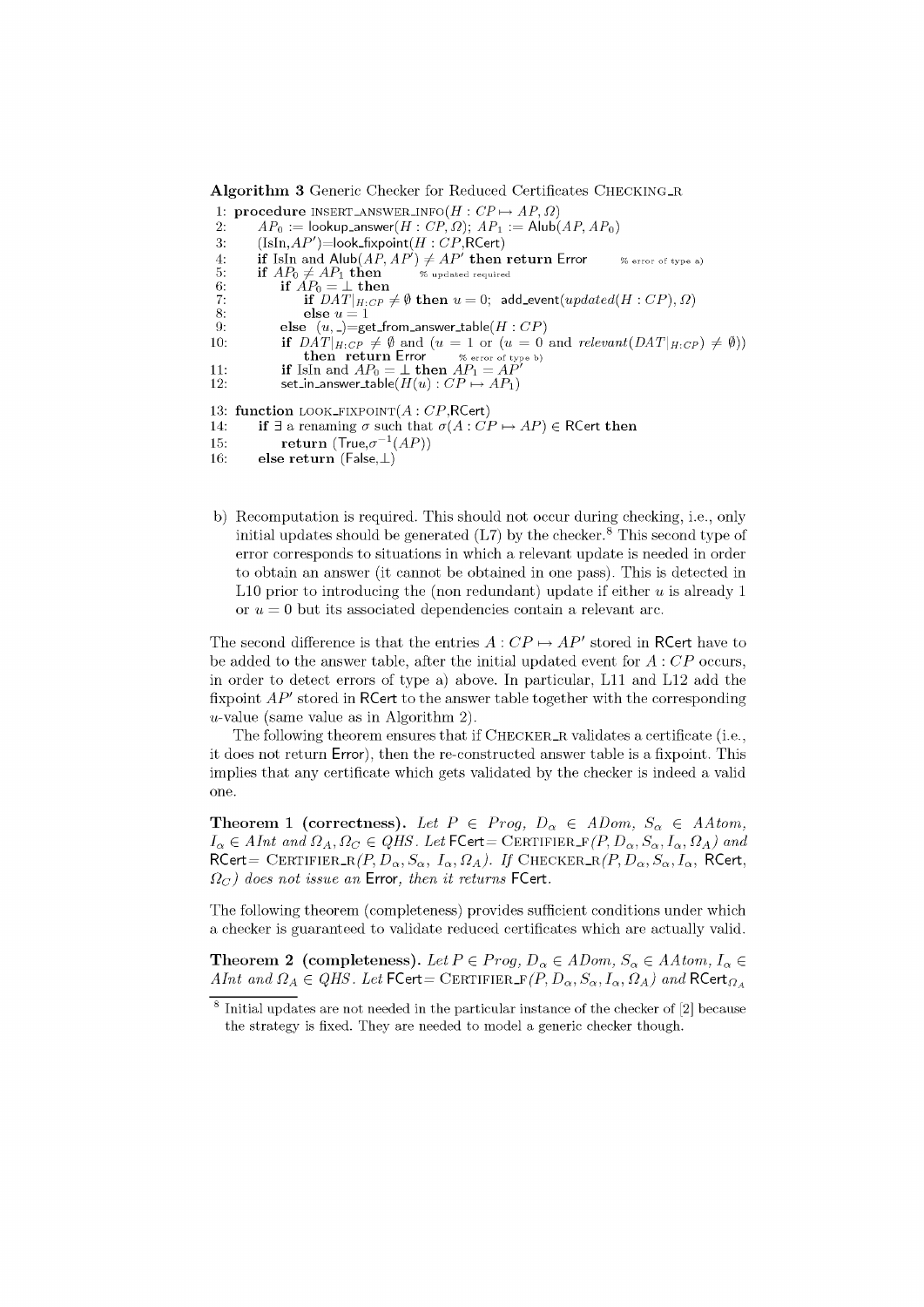|                 | <b>Size</b>         |      | Certificate Size | Checking Time |                      |     |                                                     |
|-----------------|---------------------|------|------------------|---------------|----------------------|-----|-----------------------------------------------------|
| Program         | Source  FCert RCert |      |                  | ${\bf F/R}$   | $\mathbf{\bar{C}}_F$ |     | $\overline{\mathbf{C}}_R \mathbf{C}_F/\mathbf{C}_R$ |
| aiakl           | 1555                | 3090 | 1616             | 1.912         | 85                   | 86  | 0.991                                               |
| bid             | 4945                | 5939 | 883              | 6.726         | 46                   | 49  | 0.943                                               |
| prowse          | 2589                | 1661 | 941              | 1.765         | 18                   | 20  | 0.929                                               |
| $_{\rm{deriv}}$ | 957                 | 288  | 288              | 1.000         | 50                   | 28  | 1.806                                               |
| grammar         | 1598                | 1259 | 40               | 31.475        | 15                   | 14  | 1.042                                               |
| hanoiapp        | 1172                | 2325 | 880              | 2.642         | 30                   | 28  | 1.049                                               |
| occur           | 1367                | 1098 | 666              | 1.649         | 20                   | 19  | 1.085                                               |
| progeom         | 1619                | 2148 | 40               | 53.700        | 20                   | 15  | 1.351                                               |
| qsortapp        | 664                 | 2355 | 650              | 3.623         | 20                   | 21  | 0.990                                               |
| query           | 2090                | 531  | 40               | 13.275        | 18                   | 12  | 1.436                                               |
| rdtok           | 13704               | 6533 | 2659             | 2.457         | 57                   | 58  | 0.986                                               |
| rectoy          | 154                 | 167  | 40               | 4.175         | 8                    | 8   | 1.079                                               |
| serialize       | 987                 | 1779 | 1129             | 1.576         | 27                   | 27  | 1.022                                               |
| zebra           | 2284                | 4058 | 40               | 101.450       | 123                  | 125 | 0.979                                               |
| Overall         |                     |      |                  | 3.35          |                      |     | 1.06                                                |

Table 1. Size of Reduced Certiñcates and Checking Time

 $=$  CERTIFIER\_R(P,  $D_{\alpha}$ ,  $S_{\alpha}$ ,  $I_{\alpha}$ ,  $\Omega_A$ ). Let  $\Omega_C$   $\in$  QHS be such that  $\mathsf{RCert}_{\Omega_C}$  =  $C$ ERTIFIER\_R $(P, D_{\alpha}, S_{\alpha}, I_{\alpha}, \Omega_C)$  and  $RC$ ert $_{\Omega_A} \supseteq RC$ ert $_{\Omega_C}$ . Then, CHECKER\_R $(P, D_{\alpha}, S_{\alpha}, I_{\alpha}, \Omega_C)$  $D_{\alpha}$ ,  $S_{\alpha}$ ,  $I_{\alpha}$ , RCert $_{\Omega}$ <sub>A</sub>,  $\Omega_{C}$ ) returns FCert and does not issue an Error.

Obviously, if  $\Omega_C = \Omega_A$  then the checker is guaranteed to be complete. Additionally, a checker using a different strategy  $\Omega_C$  is also guaranteed to be complete as long as the certificate reduced w.r.t  $\Omega_C$  is equal to or smaller than the certificate reduced w.r.t  $\Omega_A$ . Furthermore, if the certificate used is full, the checker is complete for any strategy. Note that if  $RCert_{\Omega_A} \not\supseteq RCert_{\Omega_C}$ , CHECKER\_R with the strategy  $\Omega_c$  may fail to validate  $\mathsf{RCert}_{\Omega_A}$ , which is indeed valid for the program under  $\Omega_A$ .

## 6 Discussion and Experimental Evaluation

As we have illustrated throughout the paper, the gain of the reduction is directly related to the number of *updates* (or iterations) performed during analysis. Clearly, depending on the graph traversal strategy used, different instances of the generic analyzer will generate reduced certificates of different sizes. Significant and successful efforts have been made during recent years towards improving the efficieney of analysis. The most optimized analyzers actually aim at reducing the number of updates necessary to reach the ñnal ñxpoint [19]. Interestingly, our framework greatly benefits from all these advances, since the more efficient analysis is, the smaller the corresponding reduced certiñcates are. We have implemented a generator and a checker of reduced certiñcates in CiaoPP. Both the analysis and checker use the optimized depth-ñrst new-calling QHS of [19].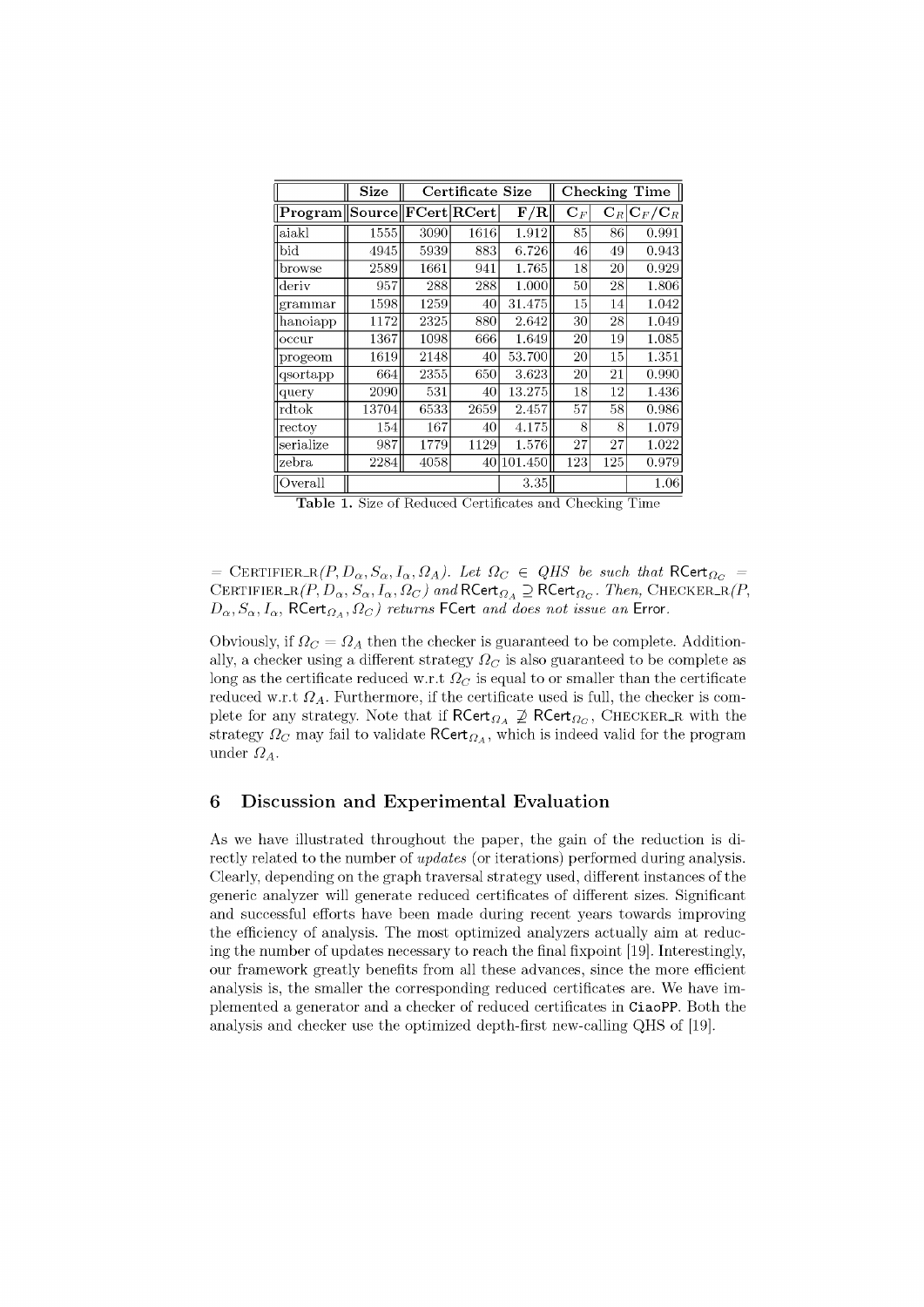In Table 1 we study two crucial points for the practicality of our proposal: the size of the reduced vs. full certiñcates and the relative efficiency of checking reduced certificates. As mentioned before, the algorithms are parametric w.r.t. the abstract domain. In our experiments we use the *sharing+freeness* [15] abstract domain, that is very useful for reasoning about instantiation errors, a crucial aspect for the safety of logic programs. The system is implemented in Ciao 1.13 [5] with compilation to bytecode. The experiments have been performed on a Pentium 4 (Xeon) at 2 Ghz and 4 Gb RAM, running GNU Linux FC-2, 2.6.9.

The set of benchmarks used is the same as in [10,2], where they are described in more detail. The column **Source** shows the size in bytes of the source code. The size in bytes of the certiñcates is showed in the next set of columns. FCert and RCert contain the size of the full and reduced certificate, respectively, for each benchmark and they are compared in column  $(F/R)$ . Our results show that the reduction in size is very significant in all cases. It ranges from 101.45 in *zebra* (RCert is indeed empty -the size of an empty certificate is, in this case, 40 bytes since it includes information about the abstract domain used for generating the certiñcate- whereas FCert is 4058) to 1 for *deriv* (both certiñcates have the same size). The ñnal part of the table compares the checking time both when full and reduced certiñcates are used. Execution times are given in milliseconds and measure *runtime.* They are computed as the arithmetic mean of five runs. For each benchmark,  $C_F$  and  $C_R$  are the times for executing CHECKER\_F and CHECKER\_R, respectively. The column  $C_F/C_R$  compares both checking times. It can be seen that the efficiency of CHECKER\_R is very similar to that of CHECKER\_F in most cases. The last row (Overall) summarizes the results for the different benchmarks using a weighted mean, where the weight is the actual checking time for each benchmark. Overall, certiñcates are reduced by a factor of 3.35 and the checker for reduced certiñcates is slightly faster, with an overall speedup of 1.06.

#### References

- 1. E. Albert, P. Arenas, G. Puebla, and M. Hermenegildo. Reduced Certiñcates for Abstraction-Carrying Code. Technical Report CLIP8/2005.0, Technical University of Madrid (UPM), School of Computer Science, UPM, October 2005.
- 2. E. Albert, G. Puebla, and M. Hermenegildo. Abstraction-Carrying Code. In *Proc. of LPAR'04,* number 3452 in LNAI, pages 380-397. Springer-Verlag, 2005.
- 3. D. Aspinall, S. Gilmore, M. Hofmann, D. Sannella, and I. Stark. Mobile resource guarantees for smart devices. In G. Barthe, L. Burdy, M. Huisman, J.-L. Lanet, and T. Muntean, editors, *Proceedings of CASSIS'04,* LNCS. Springer, 2004. To appear.
- 4. M. Bruynooghe. A Practical Framework for the Abstract Interpretation of Logic Programs. *Journal of Logic Programming,* 10:91-124, 1991.
- 5. F. Bueno, D. Cabeza, M. Carro, M. Hermenegildo, P. López-García, and G. Puebla (Eds.). The Ciao System. Reference Manual (vi.13). Technical report, School of Computer Science (UPM), 2006. Available at [http://clip.dia.fi.upm.es/Software/Ciao/.](http://clip.dia.fi.upm.es/Software/Ciao/)